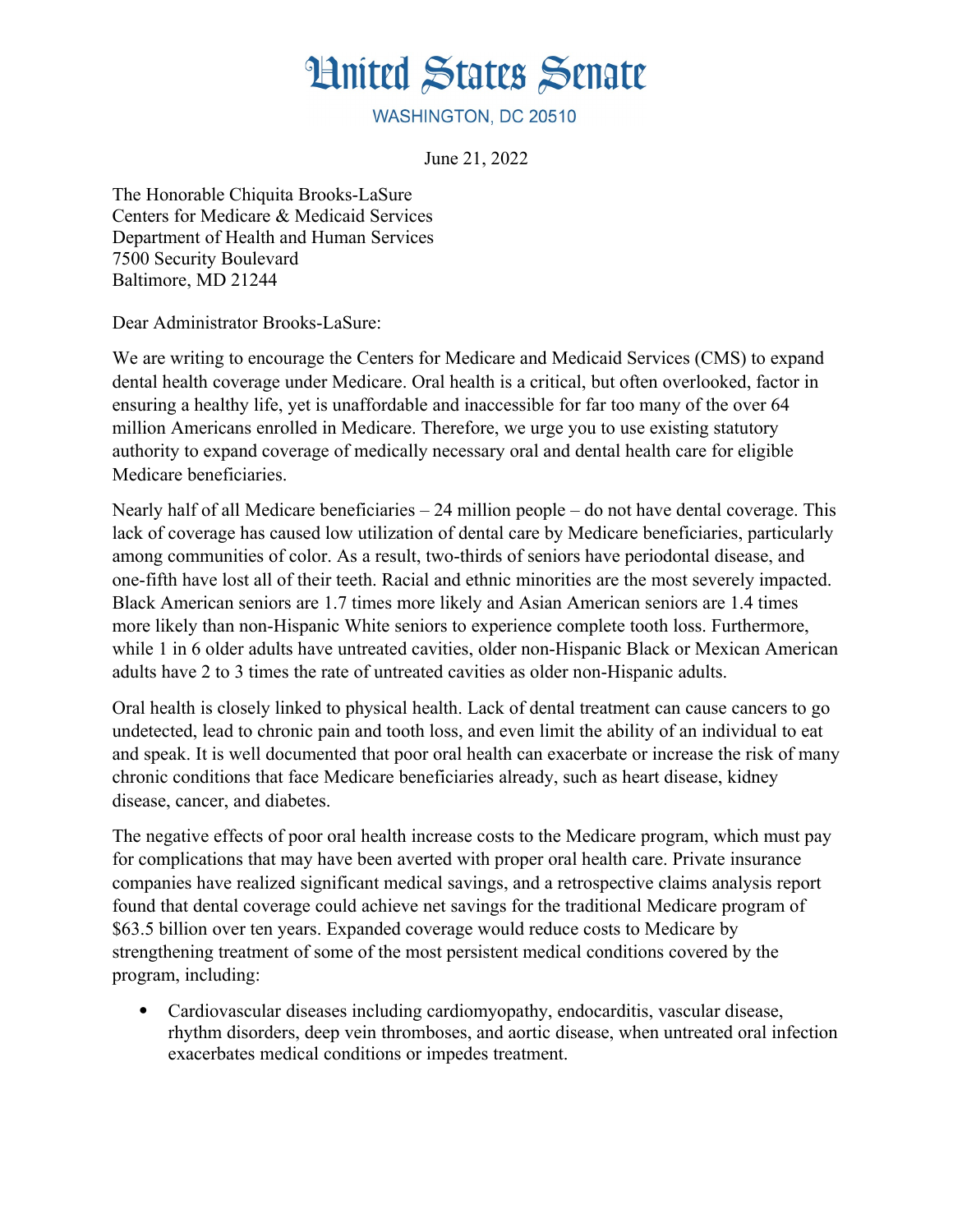- Diabetes management compromised by periodontal infections, which increases the risk of kidney disease and failure, vascular dementia, visual degradation, podiatric complications, cardiac disease, and stroke.
- Cancer treatment, in which leukopenia from chemotherapy or radiation therapy leads to immunosuppression and increases the risk of dentally sourced bacteria causing sepsis or other serious complications.
- Surgery for transplants, insertion of vascular grafts, stents and heart valves, and replacement or modification of joints, where oral infection increases the risk of rejection or other medical complications.
- Other non-communicable diseases conditions for which untreated oral infection pose an inflammatory effect, such as Parkinson's disease, multiple sclerosis, inflammatory bowel disease, and rheumatologic disease.

While Section  $1862(a)(12)$  of the Social Security Act excludes Medicare coverage of routine dental services, it does not prohibit CMS from authorizing coverage for medically necessary dental care. It was Congress's intent to only exclude Medicare coverage of items and services that beneficiaries may utilize outside of the context of medical illness or injury, not limit services that are necessary for medical reasons. This is clearly shown in Senate Report No. 89-404 (1965) which states that payments can be made for services with an appropriate medical justification, including when the service is needed to diagnose or treat a Medicare-covered illness, disease, or injury.

Furthermore, there is precedent in the Medicare program for such services. For example, podiatry services that are deemed medically necessary are covered, despite routine foot care being ineligible for Medicare payment. CMS has also authorized coverage for tooth extractions to allow for radiation treatment for cancer and dental exams prior to kidney transplants, for example.

We appreciate all the work that CMS has done to date toward our shared goal of improving the health of Medicare beneficiaries, and thank you for your commitment to strengthening the Medicare program. We urge you to use CMS's existing authority to expand coverage of medically necessary oral and dental health services, and look forward to working with CMS to ensure that seniors receive the dental health services they need.

Sincerely,

 $m(u)$ 

Debbie Stabenow United States Senator

*(endin* 

Benjamin L. Cardin United States Senator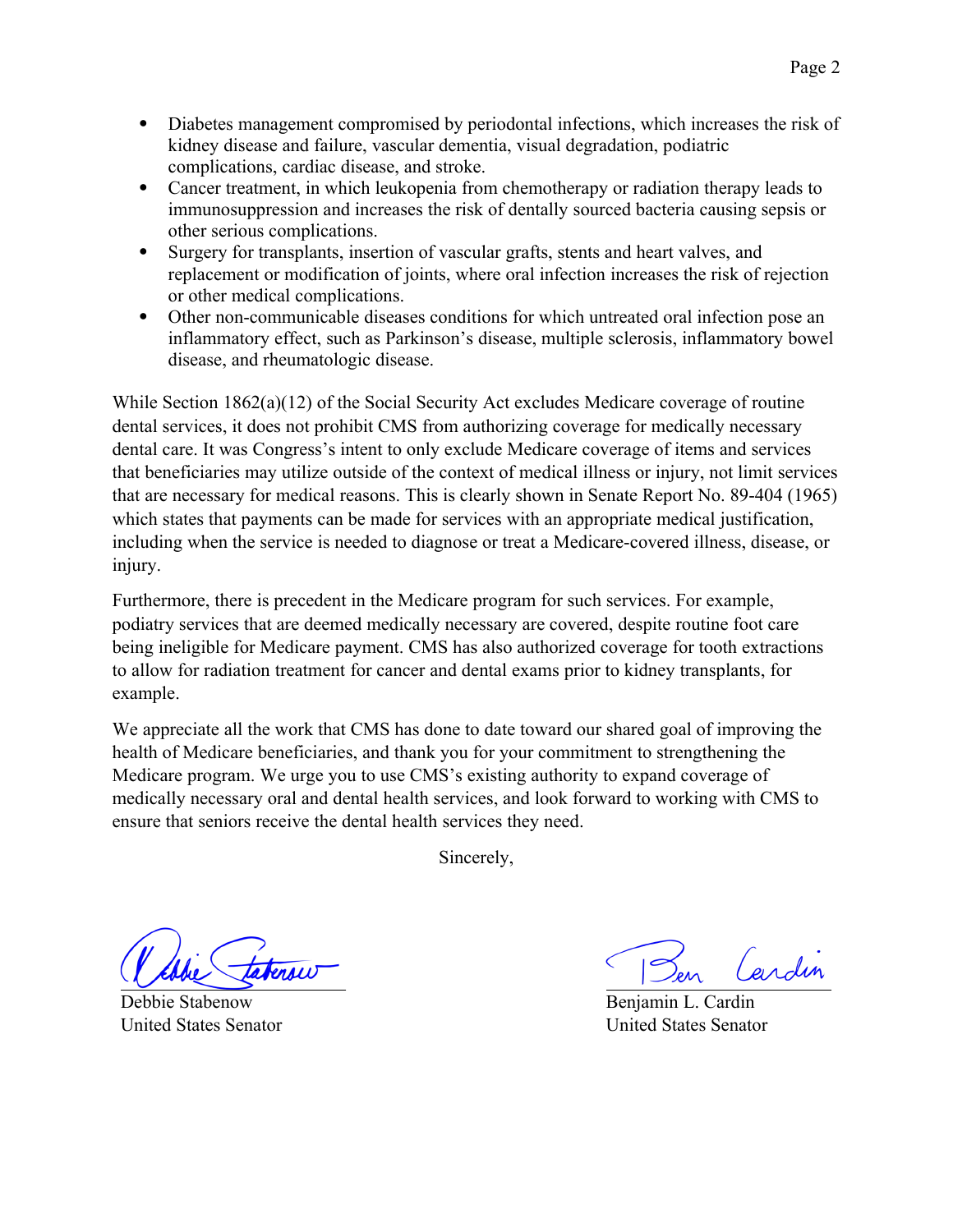Jeffrey A. Merkley

United States Senator

Chris Van Hollen United States Senator

Richard Blumenthal United States Senator

Vigabeth

Elizabeth Warren United States Senator

Brian Schatz

United States Senator

Thomad Brown

Sherrod Brown United States Senator

Edward J. Ma

Edward J. Markey United States Senator

Cory A. Booker United States Senator

Bernard Norm

United States Senator

 $\dot{\bm{\mu}}$ 

Tina Smith United States Senator